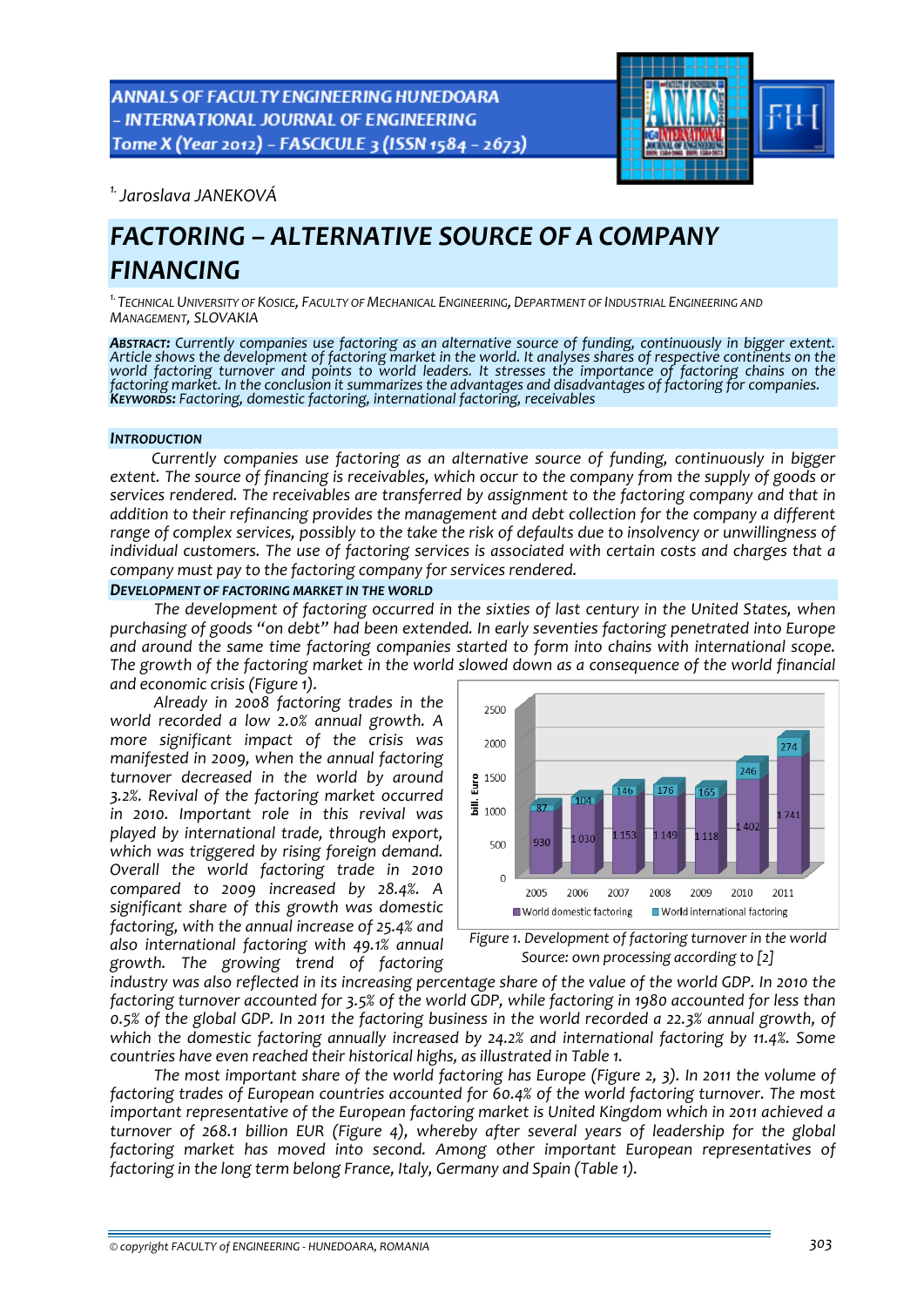| rable is for to countries with the highest factoring tarriorer in zoni |                |             |                                           |                                                         |       |
|------------------------------------------------------------------------|----------------|-------------|-------------------------------------------|---------------------------------------------------------|-------|
| No.                                                                    | Country        | Continent   | Volume of factoring<br>trade (bill. Euro) | Percentage share of country<br>on factoring turnover of |       |
|                                                                        |                |             |                                           | continent                                               | world |
| 1.                                                                     | China          | Asia        | 274.8                                     | 54.0                                                    | 13.6  |
| 2.                                                                     | United Kingdom | Europe      | 268.1                                     | 22.0                                                    | 13.3  |
|                                                                        | Italy          | Europe      | 175.2                                     | 14.4                                                    |       |
| 4.                                                                     | France         | Europe      | 174.6                                     | 14.3                                                    | 8.7   |
|                                                                        | Denmark        | Europe      | 157.3                                     | 12.9                                                    | 7.8   |
| 6.                                                                     | Spain          | Europe      | 122.1                                     | 10.0                                                    | 6.1   |
|                                                                        | Japan          | Asia        | 111.2                                     | 21.9                                                    | 5.5   |
| 8.                                                                     | United States  | Americas    | 105.0                                     | 50.7                                                    | 5.2   |
| -9.                                                                    | Taiwan         | Asia        | 79.8                                      | 15.7                                                    | 4.0   |
| 10.                                                                    | Australia      | Australasia | 57.5                                      | 99.0                                                    | 2.9   |





*Figure 2. Development of factoring trades by continents*







*Source: own processing according to [2]*

*Figure 3. Structure of factoring trades in the world* 





*More detail view of the development of factoring trades in the V4 countries is provided in Figure* 5. In this group of countries, the largest and also the most dynamic growth in sales is achieved by *Poland. Factoring turnover in 2011 compared to 2005 in Poland increased 4.8 times more.* 

*In Asia factoring is developing dynamically. The rapid increase manly in export factoring is related to the movement and concentration of production from different parts of the world to Asian countries.* An example is China, which in seven years, was able to increase their factoring turnover from 5.8 billion EUR to 274.8 billion EUR, and so in 2011, gain leadership in the worldwide factoring market (Figure 4, *Table 1). Among other important Asian representatives of factoring are Japan and Taiwan. In 2011, Asian countries reached one‐fourth share of the global turnover of factoring, which have strengthened their second position on the global factoring market.*

The third position on the factoring market is for long time held by Americas, which in 2011 reached *19.3% share of the global factoring turnover. The largest portion of sales was ensured by the United* States (Table 1). An important subject in the American market is also Brazil, which from 2005 to 2011, *more than doubled its factoring turnover, namely from 20.1 billion EUR to 45.6 billion EUR.* 

*Australasia and African do not play a significant role in this sector. In 2011 Australasia reached 2.9%* share, i.e. 58.1 billion EUR and African continent only 1.1% share, i.e. 23.5 billion EUR of factoring turnover *in the world.*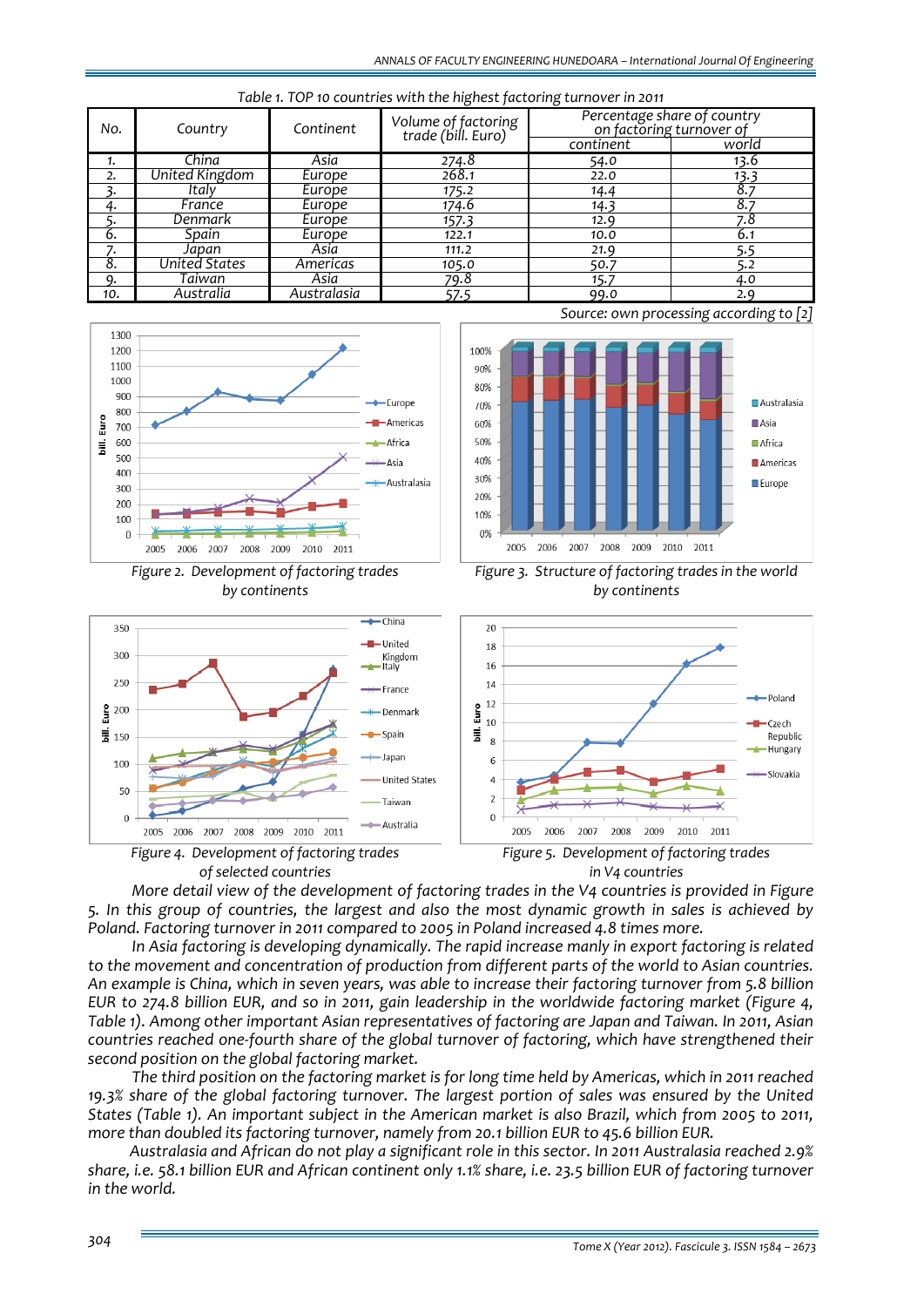#### *FACTORING CHAINS*

*On the factoring market still more important position are taken by international factoring chains. Membership in factoring chains allows companies:*

*Access to information about the domestic markets of individual member countries.*

 *Use of standardized data transfers and uniform procedures at the realization of factoring transactions, which simplifies operation and leads to time savings.* 

 *The close link between the factor in supplier's country and the factor in customer's country. There is a significant reduction of commercial risk and simplification of process of especially exports factoring. At the same time a credibility of factor is increased, and not only towards other factoring companies, but also to suppliers and customers.*

*Factoring chains organization is in two forms, open and closed. For open chains is true that members can become anyone who meets the prescribed criteria, for example, the amount of factoring turnover, the period of activities rendered, capital requirements etc. To the open factoring chains belongs Factors Chain International (FCI) and the International Factors Group (IFG). In closed chains membership can be obtained only by companies that are interconnected through their capital in the chain. An important representative of the closed chain factoring is Heller International Group.*



*Figure 6. Development of factoring turnover of the chain FCI Source: own processing according to [2]*

*Currently, the largest and most important factoring organization in the world is FCI. It brings together 253 factors from 69 countries. The development of factoring turnover of this chain for years 2005 to 2011 is provided in Figure 6.*

It can be seen that the turnover except in 2009 had a growing trend. Year on year decline in 2009, which was triggered by the financial and economic crisis, was 4.1%, i.e. 31 billion EUR. In 2010 there was a *revival of world economy, which was confirmed by a notable 22.2% year on year increase of factoring turnover of FCI, with annual growth of domestic and international factoring of 19.7% and 34.3%, respectively. For this international chain year 2011 can be considered as one of the most important throughout its whole history, because it achieved annual growth of factoring trades as many as 24.4%.* 

*FCI members now make up 57.1% of the world's factoring turnover. They provide up to 89.8% of the world's international factoring turnover and nearly 52% of the world's domestic factoring. CONCLUSIONS*

*Based on the above stated facts, it is seen that the awareness of factoring in the world is constantly growing. The main benefits that companies can get by utilization of factoring services can be considered:*

*ensuring of flexible trade financing,*

 *speeding up the collection of receivables thereby it is possible to repay receivables of 80% to 90% before their maturity date, resulting in improved cash flow of the supplier,*

 *increase the competitiveness on the market as vendors offer more favourable payment terms to customers, i.e. longer maturity periods,*

 *elimination of the risk of non‐payment of receivables for non‐recourse factoring from, factoring provides security till 100% of receivables against insolvency or not willingness to payoff customer,*

 *reduction of costs of obtaining information about the creditworthiness of customers (buyers), reduction of administrative costs associated with the evidence of accounts receivable and administrative simplification, because the factoring company provides a comprehensive service package, which includes also the management of receivables and related services.* 

*On the other hand, factoring also brings some disadvantages:*

 *the provision of these services involve certain costs and fees, which the vendor will pay to the factoring company for services rendered,*

*factoring can not be applied in countries where there is a high risk,*

 *in case of export factoring the import factor may limit the choice of customers, for example by setting a certain amount of turnover that must be achieved by the customer etc..*